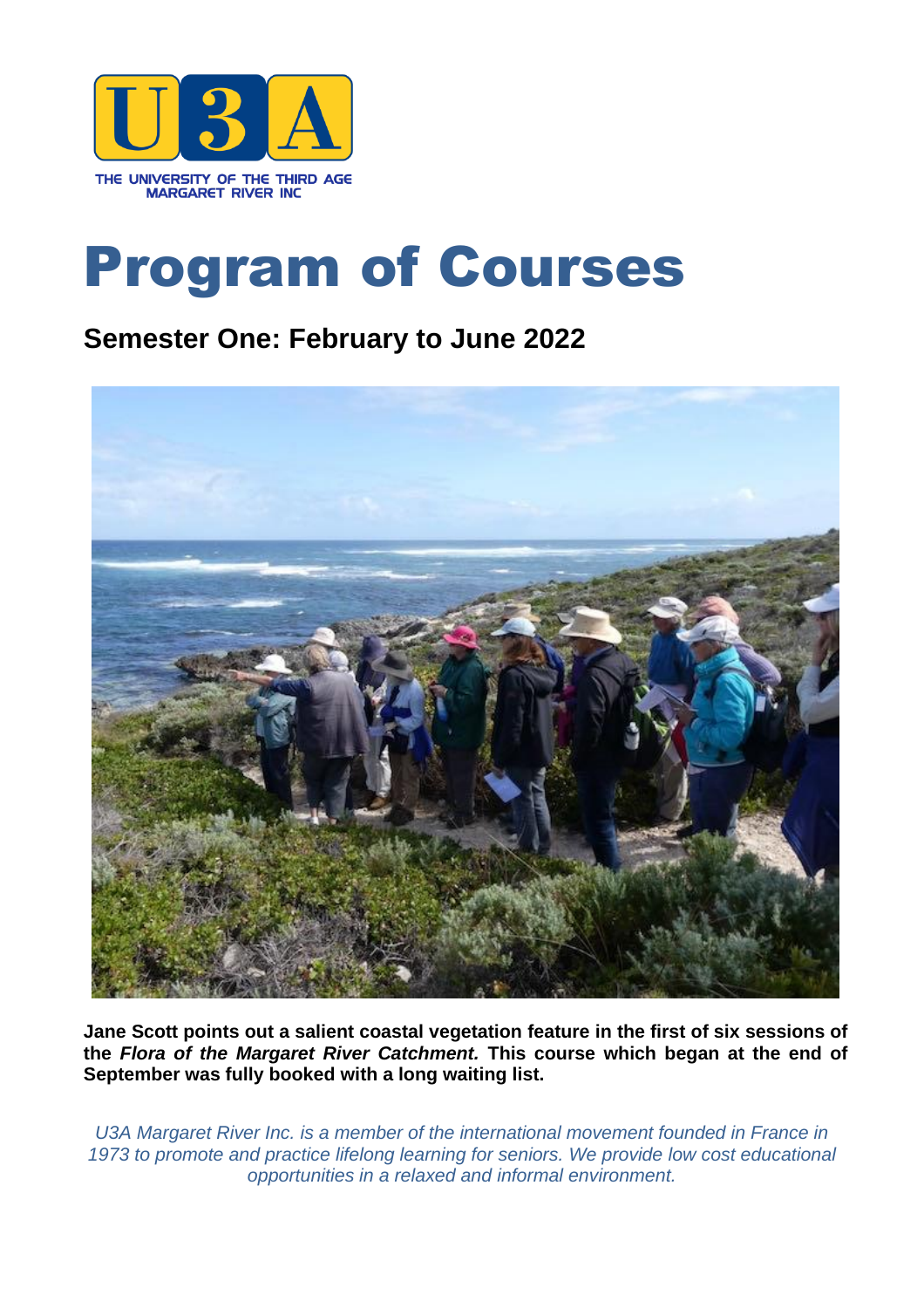## **MESSAGE FROM YOUR PRESIDENT – JENNY BUNBURY**

We are delighted to offer our members this collection of 25 courses for Semester One, 2022, which include twelve new topics Remarkably, we also have nine new cour.se leaders, We are just so blessed in Margaret River to not only have such a pool of talent but also so many individuals willing to share their knowledge and skill.

**We are also fortunate here in Margaret River to have been relatively unscathed by the Covid pandemic but we cannot be certain that things will not change and that we may be once more subject to restrictions. One possibility is that we will be required to restrict attendance to certain courses to those members who are fully vaccinated. If this eventuates we will ask members to confirm their fully vaccinated status. We sincerely hope not have to do this.** 

As always, we rely on our committed and hard-working course leaders to provide these courses. Every one of these people is a volunteer and the time spent in presentation is only a fraction of the hours that each of them will have spent in preparations. Please keep this in mind when you enrol in a course. This year, **if there is a wait list**, we will be asking you, when we remind you of the course starting date, to confirm that you will be attending the course and if not, to let us know so that the next person on the waiting list can attend.

Apart from our courses, U3A Margaret River also offers monthly events, which are generally free of charge to members and include talks from guest presenters and visits to interesting places in the district. We know that many of you value the social interaction that both these events and our courses offer.

This program has once again been put together by Jack Knudson and we thank him for his great work and also all our committee members who have contributed to the program's development.

## **NOTES FROM THE PROGRAM COORDINATOR – JACK KNUDSON**

In March U3A Margaret River will be a decade old. Its branch beginnings were at a meeting of more than 30 people held by the AMR Shire on March 13, 2012. There were eight attendees from Augusta and 29 from Margaret River. The latter included Carol Orchard, Ian and Marg Sharp, Joan Malcolm, Lis Neal, and Lyn Hellier.

Six days later at the Inaugural Meeting of the first steering committee, Margaret Auld was elected Chairperson and Franklyn Simon was designated to develop a Constitution to be lodged by June 15. Incorporation followed and 'seed' funding of \$500 was obtained from the Shire to assist with advertising, insurance, and venue costs.

In July a U3A Committee was formed, comprised of President Auld, Programmer Margaret Taylor, Mia Hayes responsible for a Newsletter plus Carol Orchard and Franklyn Simon.

Semester One started in August and finished in November 2012. Enrolments were at TAFE in one of the Wine Centre for Excellence rooms and U3A Margaret River began with 58 members. Six courses were offered: *Mosaics*, *Book Discussion Group*, *Beginner's Crochet*, *Philosophy*, *Painting with Acrylics,* and *Introduction to Astronomy*. The first monthly event was a wildflower walk with **Jane Scott**. (Some course leaders keep on keeping on!) A Christmas function hosted by Franklyn Simon was held at his friend's Treeton Estate Winery on December 4. Carol Orchard was the MC, and 18 members attended.

James Clear, an expert on habit formation, is quoted as saying, "All big things come from small beginnings!" While U3A Margaret River might not be considered "big" yet, its membership has now reached 251 and is likely to continue upwards. What changes will the next decade bring to its members?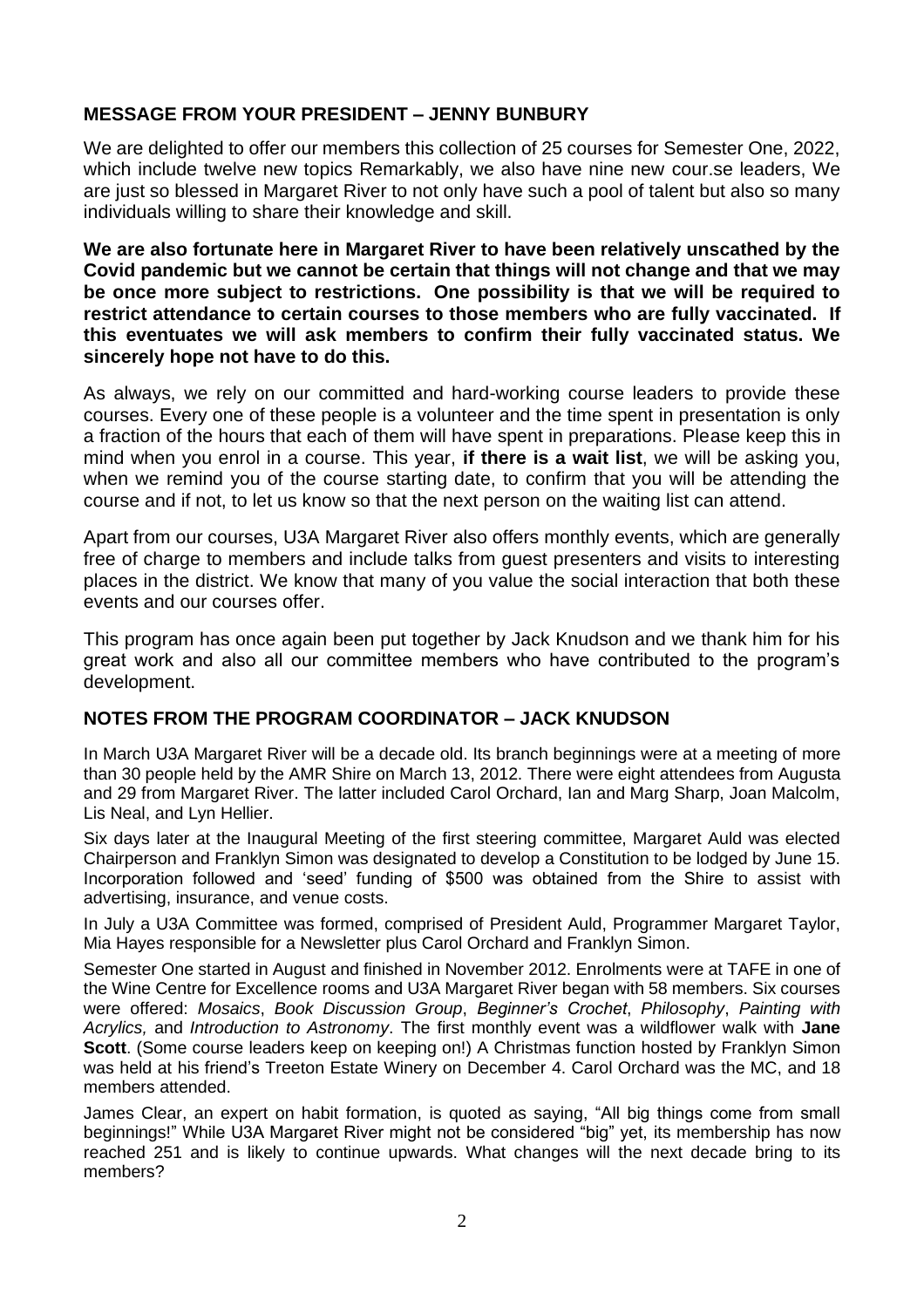# **U3A MARGARET RIVER & COURSE ENROLMENT**

The courses listed in this booklet were **emailed** to U3A members on **Monday 5 December** 2021 and are also available online to the public. To enrol in a course, you must be a financial member of U3A Margaret River. Annual Membership is \$40

You may enrol in person at the Mainbreak Room, Shire Offices, Wallcliffe Road, Margaret River on the following dates and times:

## **Monday 13 December 2021 at 10:00 am - 12:00 pm OR Thursday 13 January 2022 at 1:00pm - 3:00 pm**

On these two enrolment dates only, membership and course fees can be paid in cash or by cheque at the venue. We do not have credit or debit card facilities.

**You may enrol on-line** using your computer, tablet or smartphone at <https://u3amr.org.au/members/> or by going to our website [http://www.u3amr.org.au](http://www.u3amr.org.au/) and clicking on the UMAS for Members box at **any time after 10:00 am on December 13 or later.**

**If not already a member, click on the JOIN BOX and fill out the membership form online.**

**If already a member, click on the LOG IN BOX and use your member no. and password**

*If you cannot remember your number, log in with your email address. Your password will normally be your surname (lower case) followed, only if your name is less than 5 characters, with spaces (to reach 5 characters). If you have forgotten your password, the system will tell you how to retrieve it.*

Once logged in: **Click on Pay Membership if you haven't paid this year,** and/or

**Enrol in courses by clicking on COURSES tab, selecting and adding to cart**

**Once you have joined and/or selected courses go to the CHECKOUT tab for payment options and instructions. Please do not pay for waitlisted courses.**

If you need assistance to renew your subscription and/or enrol in a course but are unable to attend either of the enrolment days:

- 1. Please call 0411 251 221 or 9757 2576 and one of our coordinators will assist you. Please leave a return phone number if no one is available to take your call.
- 2. For course enquiries, you can also email [drew5357@gmail.com](mailto:drew5357@gmail.com) and include your name and membership number (if known) together with the title of the course(s) in which you wish to enrol. A reply email will be sent to you as soon as possible.
- 3. For membership enquiries, if you have email, please email [admin@u3amr.org.au](mailto:admin@u3amr.org.au)
- 4. If you do not have an email address, you can post your membership enquiry and/or enrolment request to PO Box 1059, Margaret River 6285.

**Please note:** All members of U3A Margaret River who have online access can look up their personal information, view course information and check the courses in which they are enrolled at any time by logging in at [http://www.u3amr.org.au](http://www.u3amr.org.au/) and clicking on the UMAS for Members box as per above. Please try and use this system rather than asking the program coordinator or tutors for information. It will all be there, including the dates and times of the courses. If you would like help in accessing this system, come to an enrolment day or contact us by one of the methods indicated above.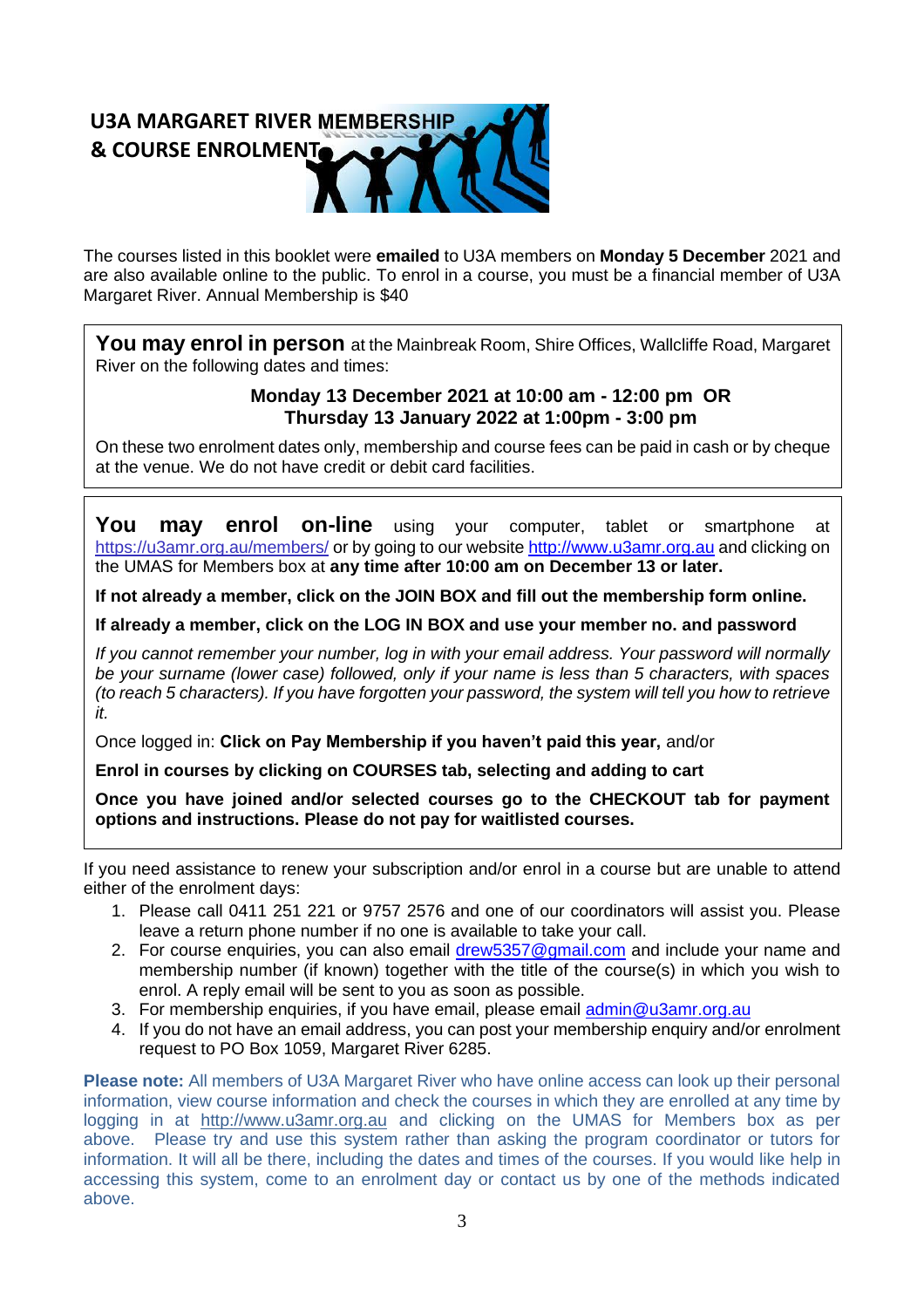## **Contents: A Summary of Courses by Category**

| Category                            | <b>Title</b>                                                       | Month(s) & Dates                                            | Page           |
|-------------------------------------|--------------------------------------------------------------------|-------------------------------------------------------------|----------------|
| Art<br>Appreciation                 | Art History: Women Artists                                         | May 19, 26, June 2, 9                                       | 5              |
| Art & Crafts                        | <b>Wondrous Watercolour Unit 1</b>                                 | February 3, 10, 17, 24                                      | 5              |
|                                     | <b>Wondrous Watercolour Unit 2</b>                                 | April 7, 14, 21, 28                                         | 6              |
| <b>Current Affairs</b><br>& Society | <b>Catholic Church Reform</b>                                      | June 14, 21                                                 | 6              |
|                                     | Discovering Democracy - Part 2                                     | March 4, 11, 18, 25                                         | $\overline{7}$ |
|                                     | Sex, Politics, Religion (and Music)                                | Feb 9, March 9, April 13, May 11,<br>June 8                 | 8              |
| Environment &<br><b>Nature</b>      | The Science of Climate Change<br>and the Technology for Mitigation | May 3, 10                                                   | 9              |
|                                     | <b>Evolution of the Far Southwest</b>                              | April 6, 13, 20                                             | 9              |
| Exercise                            | <b>Swimming Made Easy</b>                                          | March 28, April 4, 11, May 2, 9, 16,<br>23, 30, June 13, 20 | 10             |
|                                     | <b>Walking Margaret River</b>                                      | March 24, 31, April 7, 14, 21, 28                           | 10             |
|                                     | <b>Guided Relaxation</b>                                           | March 3, 10, 24, 31                                         | 10             |
|                                     | Gentle Salsa Dancing Basics                                        | Feb. 7, 14, 21, 28                                          | 11             |
|                                     | <b>Boot Scooting</b>                                               | May 30, June 6, 13, 20, 27                                  | 11             |
| History                             | Dawson/Higgins Family History in<br>the Southwest - Part 2         | February 16, 23                                             | 12             |
|                                     | WA's Railway History: Heroes,<br>Rogues, and Riches                | April 1, 8, 15, 22, 29, May 6                               | 12             |
| Games                               | The Basics of Chess 2                                              | Feb 1, 8, 15, 22, March 1, 8, 15, 22                        | 13             |
|                                     | Learning to Play Bridge                                            | March 16, 23, 30, April 6                                   | 13             |
| Health & Well-<br>being             | Discussing Death and Dying<br><b>Matters</b>                       | May, 17, 24, 31, June 7                                     | 14             |
| Literature                          | The Evolution of the Australian<br>Novel                           | March 28, April 4, 11                                       | 14             |
|                                     | The Play's the Thing                                               | May 13, 20, 27, June 3, 10, 17                              | 15             |
| Music                               | In Search of Fine Music 11                                         | Feb 14, 21, 28, March 7, 14, 21                             | 15             |
|                                     | Community Singalong to the 60s +                                   | Feb 2, March 2, April 6, May 4,<br>June 1                   | 16             |
| Travel/<br>Geography                | Travelling in Out-of-the-way<br>Places!                            | May 25, June 1, 8, 15, 22, 29                               | 16             |
| Writing                             | <b>Writing the Real</b>                                            | May 16, 23, 30, June 13, 20                                 | 17             |
|                                     | <b>Remembering and Writing</b>                                     | March 21, 22, 23, 24, 25                                    | 17             |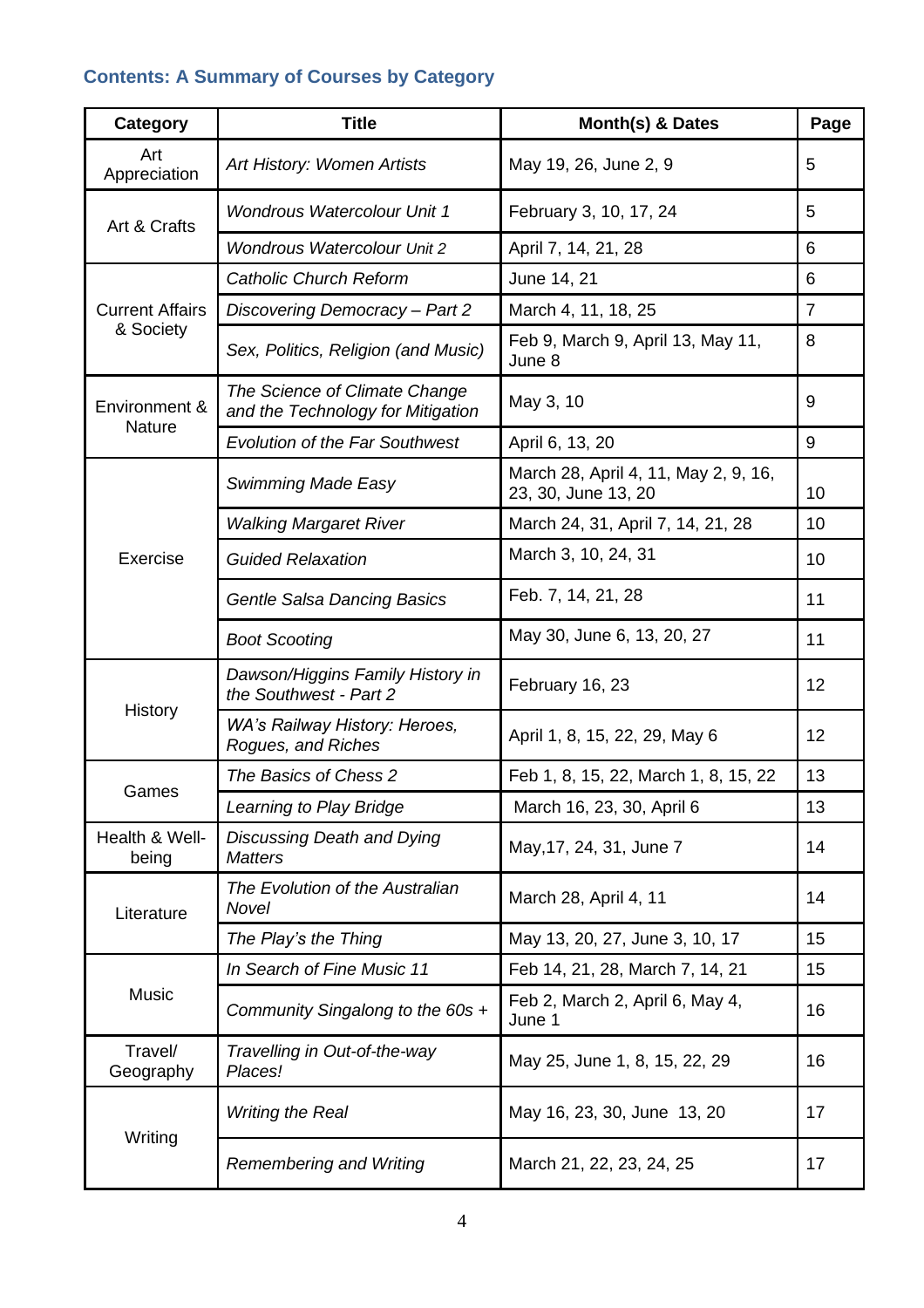## Art History: Women Artists

*Daniela Palitos*

**Thursday 9.30 am – 11:00 am**

May 19, 26, June 2, 9

Come and discover the unique world of art made by women! In this course, we will be introducing five major female artists from the 19th to the 21st centuries, their aesthetics, and how they placed themselves in the art world.

We will travel from the US with Mary Cassatt and Lee Krasner to Sweden where we will meet and admire the inspiring and mystical work of Hilma af Klint. We will stop in Melbourne to get to know Jane Sutherland and finish between the UK and Portugal revealing the stories painted by Paula Rego.

*"It's women who've been doing the most challenging art in the last decade."* Jenny Holzer

Min 5 – Max 20

**Cost:** \$10

**Venue:** Main Meeting Room, Margaret River Community Centre, 33 Tunbridge Street

## Wondrous Watercolour: Unit 1

*Margaret Affleck*

**Thursday 9:30 am – 12.00 noon**

February 3, 10, 17, 24

Over the four lessons, Margaret will guide participants through the basic skills of watercolour technique such as washes, the water cycle, wet on wet, wet on dry, hard and soft edges, graded tones, masking, lifting out, textures and glazing. The 5 C's will be introduced. Come and learn new skills or refresh old ones. **All steps will be demonstrated - All skill levels are welcomed**.

Min  $4 - Max 8$ 

**Cost:** \$10

**Venue**: Wash House Art Studio, Margaret River Community Centre, 33 Tunbridge Street

*Please note: Participants will need to bring 3 warm primary watercolour paints (eg Red, Yellow, and Blue), 3 watercolour round brushes sizes 2 – 12 and an inexpensive 1-inch flat brush for washes, a support board (Coreflute is cheap and available at Bunnings), and a pad of 300gsm watercolour paper.*

On enrolment, you will be emailed a list of things to bring from home such as a 2B soft pencil and eraser, etc.

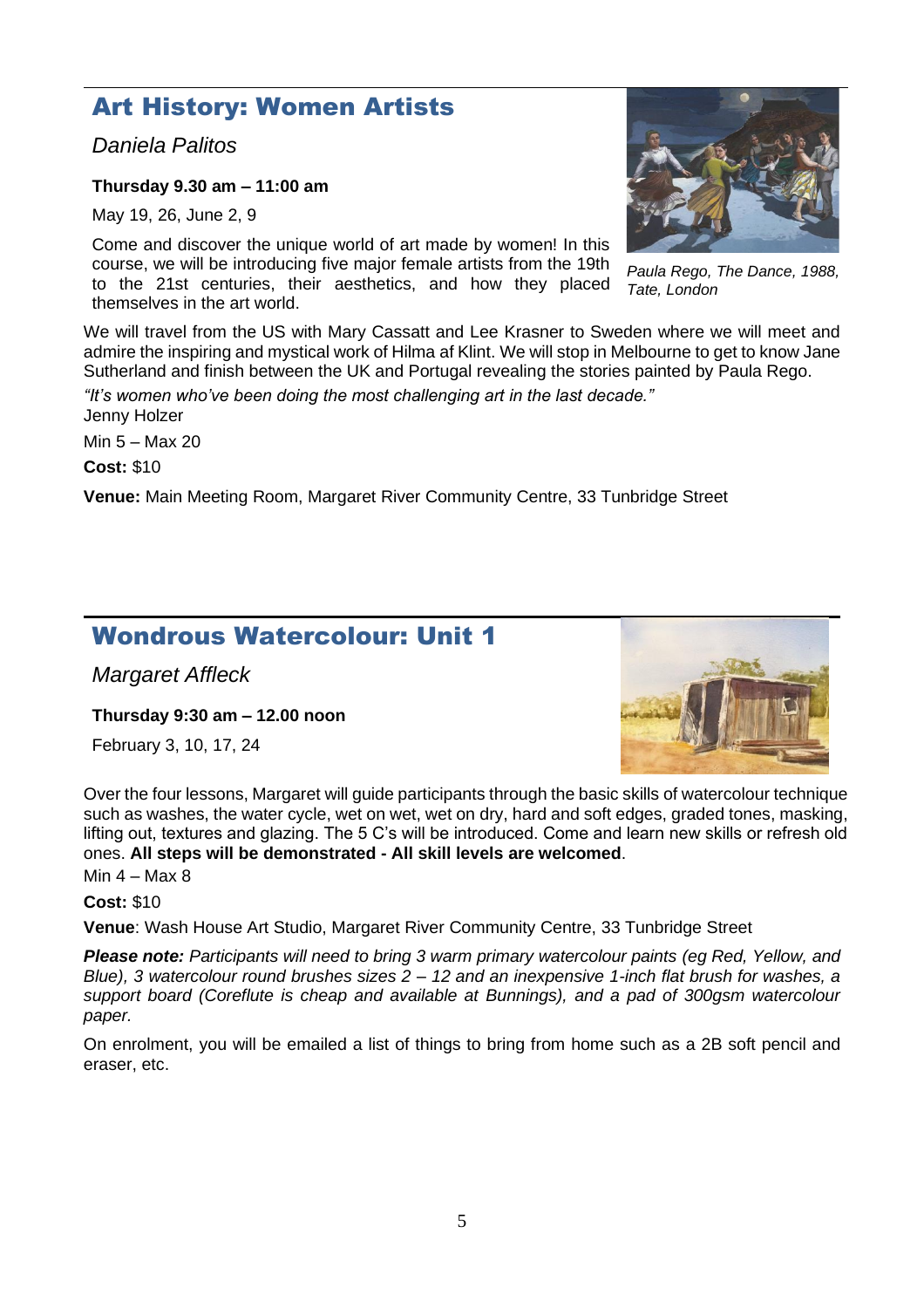# Wondrous Watercolour: Unit 2

*Margaret Affleck*

**Thursday 1:30 pm – 4:00 pm**

April 7, 14, 21, 28

## **Some painting experience will help even if it is from Unit 1, the previous class.**

These 4 lessons will build on your basic techniques to create a painting of atmosphere and mood. The lessons include colour mixing to create warm or cool effects, the use of shadows, and adding layers to create depth. Dry brushing will create a sparkling sea in a coastal landscape, and texture will enhance your still life. Come with your tools and have some fun

Min  $4 -$  Max 8

**Cost:** \$10

**Venue**: Wash House Art Studio, Margaret River Community Centre, 33 Tunbridge Street

*Please note: Participants will need another set of 3 primary watercolours so that you have a set of three warm, and a set of three cool primaries. In addition, please buy a colour called Burnt Sienna, 3 watercolour brushes sizes 2 – 12 and an inexpensive flat brush, a pad of 300 gsm watercolour paper and a support board (eg Coreflute from Bunnings).* 

On enrolment, you will be given a list of things to bring from home eg. A 170 box of tissues.

# Reforming the Catholic Church: From Crisis to Change

*Michael Wood*

## **Tuesday 10:30 am – 11:30 am**

June 14, 21

The Catholic Church is woven into Australian life. It is a major supplier of education, health, and welfare services. What it does, matters - or it used to. Catastrophic declines in church attendance, contemporary expectations about patriarchy, governance, openness, accountability, the roles of women, and incredulity over the responses of the church hierarchy to evidence of abuse are damaging the Church.

At an international level, Pope Francis has announced a synodal journey to review the work of the Church that will culminate in a Synod of Bishops in 2023. The Australian Church has begun its process with the first of two Plenary Councils. Leading lay Catholics, with deep commitments and hopes for reform, are making lively contributions to the Plenary Councils. Will these women and men influence the agendas and the outcomes of the Plenary Councils? Has the first of these councils shown that the reformers are making progress? Is there resistance? Is there hope? Is the hierarchy communicating with other members of the church about the possibilities for change?

The US church is just preparing for its own Plenary Councils. Resistance to change there is coming from well-funded US institutes. Will they have an impact on the outcome of the Australian councils?

Min 10 - Max 25

**Cost:** \$10



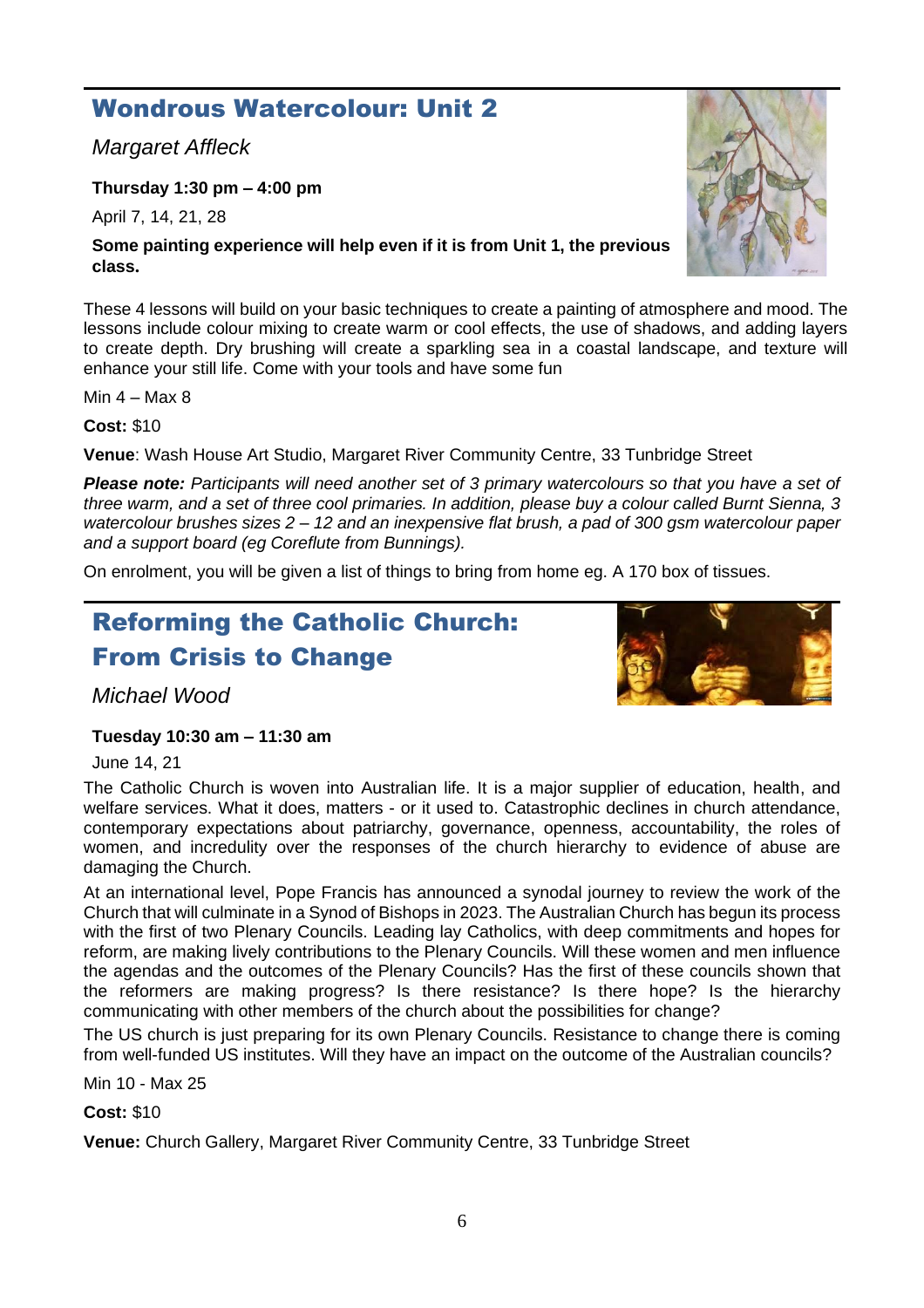## Discovering Democracy – Part 2

*Barbara Maidment* 

#### **Friday 2:00 – 3:30 pm**

March 4, 11, 18**,** 25



We are heirs to one of the most remarkable democratic initiatives of the 19th century with an impressive record of social and economic progress. Be part of the continued progress by understanding the nation we live in! Last year we looked at the Three Spheres of Government. This time we'll cover The Governance of Australia, by looking at the:

- \* Constitution (Is it the basis for stability or a constraint to change?)
- \* Workings of Parliament (the Legislative Branch),
- \* Workings of the High Court (the most important court),
- \* Workings of the Executive, and
- \* Voting system of Australia.

#### **Session One**: **The Constitution and The Electoral System**

We'll explore the historical context in which the Australian constitution was produced and its place in governance today. Should the constitution be re-written? Is it a form of stability or a constraint to change? What about becoming a Republic…how will that change things? Then we'll answer some questions about elections…do you have to vote? Why should you vote? How do you know who to vote for? What happens on election day and how do I make sure my vote is counted?

#### **Session Two: The Legislative Branch**

We'll look at the workings of Parliament, the most visible, dramatic, and entertaining component of our governmental system. How do the House and the Senate work? Who makes the laws? Is the state the same as the federal parliament? Are there any limits to their powers? Are any changes needed to ensure that Parliament can work effectively and be more representative?

#### **Session Three: The Executive Branch**

The Executive includes the Head of State, the Prime Minister, and the Cabinet. How are these people selected and is Parliament just a rubber stamp for the Executive? Some believe the Executive is an 'elected dictatorship' for the dominant political party. Should we change the system to make the Executive more accountable?

#### **Session Four: The High Court of Australia**

The Judiciary is the third part of our system. It underpins our democratic rights and freedoms, and balances the rule of the majority represented by Parliament. This produces a tension that sometimes seems too strong. Why should we care about the High Court? How can we ensure the court is above politics? Should the procedures for appointing High Court Justices be reviewed?

Min 6 – Max 15

**Cost:** \$10

**Venue**: District Club, Tunbridge Street.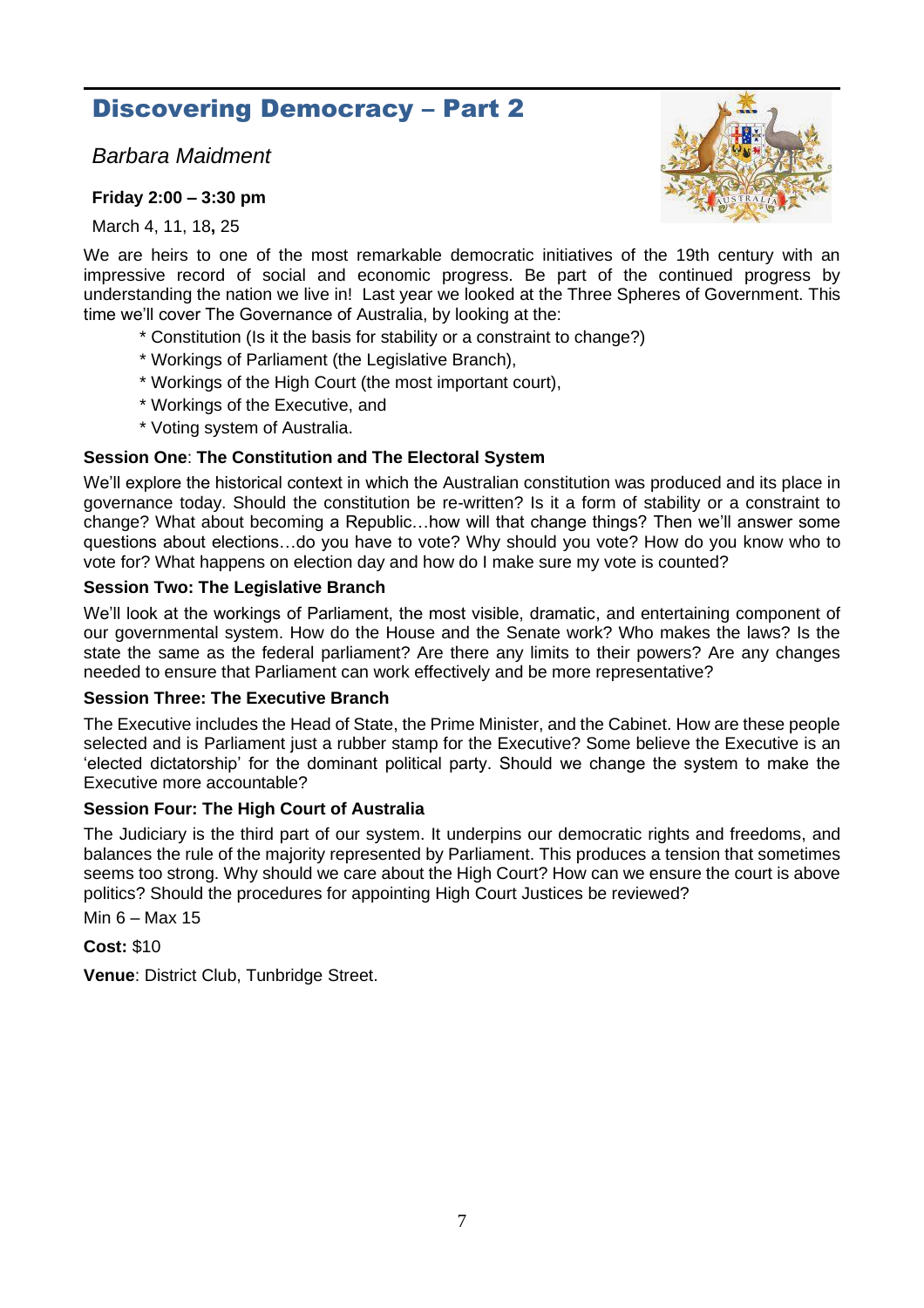# Sex, Politics, Religion (and Music)

*Alan Moore-Fiander & Ross Goulden*

## **Second Wednesday of the Month 1:00 pm – 3:00 pm**

February 9, March 9, April 13, May 11, June 8

The philosophy group is back. Having taken a break last semester, Alan Moore-Fiander together with Ross Goulden will convene a monthly discussion on the ethical dimensions of one or more topical issues. As before this will take the form of a freewheeling debate amongst all present.

Each month we will agree on a topic or topics for the following month's discussion and members of the group will be encouraged (but not required) to do their research and come along armed with their ideas, questions, and opinions. Putting aside the adage that one doesn't discuss sex, politics, or religion in polite society, Alan and Ross are suggesting that one or more of the following issues would be a good place to start.

- 1. Communist China today Some hoped and believed that China's entry into the global economy would lead to its transition to a liberal democracy espousing ideas of individual liberty; the actuality has been a strengthening of the one-party state with a philosophy that is seen as entirely opposed to such ideas. What might this mean for the future and should our responses be based on principle or pragmatism?
- 2. Radical religions With censuses showing a growing number of individuals reporting themselves as either secular or of no particular religion, are we seeing a backlash in the form of increased religious extremism and radicalism? How can society remain harmonious and balance the demands of the secular and the religious?
- 3. Women's rights and abortion Should a woman have an unfettered right to seek an abortion? Does the state have a right to intervene and if so to what extent and under what circumstances? Should medical professionals be entitled to refuse or obstruct access to abortion based on their personal beliefs?
- 4. What attracts people to the different modes of music? Music can engender powerful emotions does music, therefore, have a moral dimension? Does "the devil have the best tunes"?

Ross and Alan will circulate details of the chosen topics for the first session but future session topics will be determined by the group and members will be encouraged to put forward their ideas.

Min 8 – Max 15

**Cost**: \$15

**Venue**: Small Meeting Room, Margaret River Community Centre, 33 Tunbridge Street

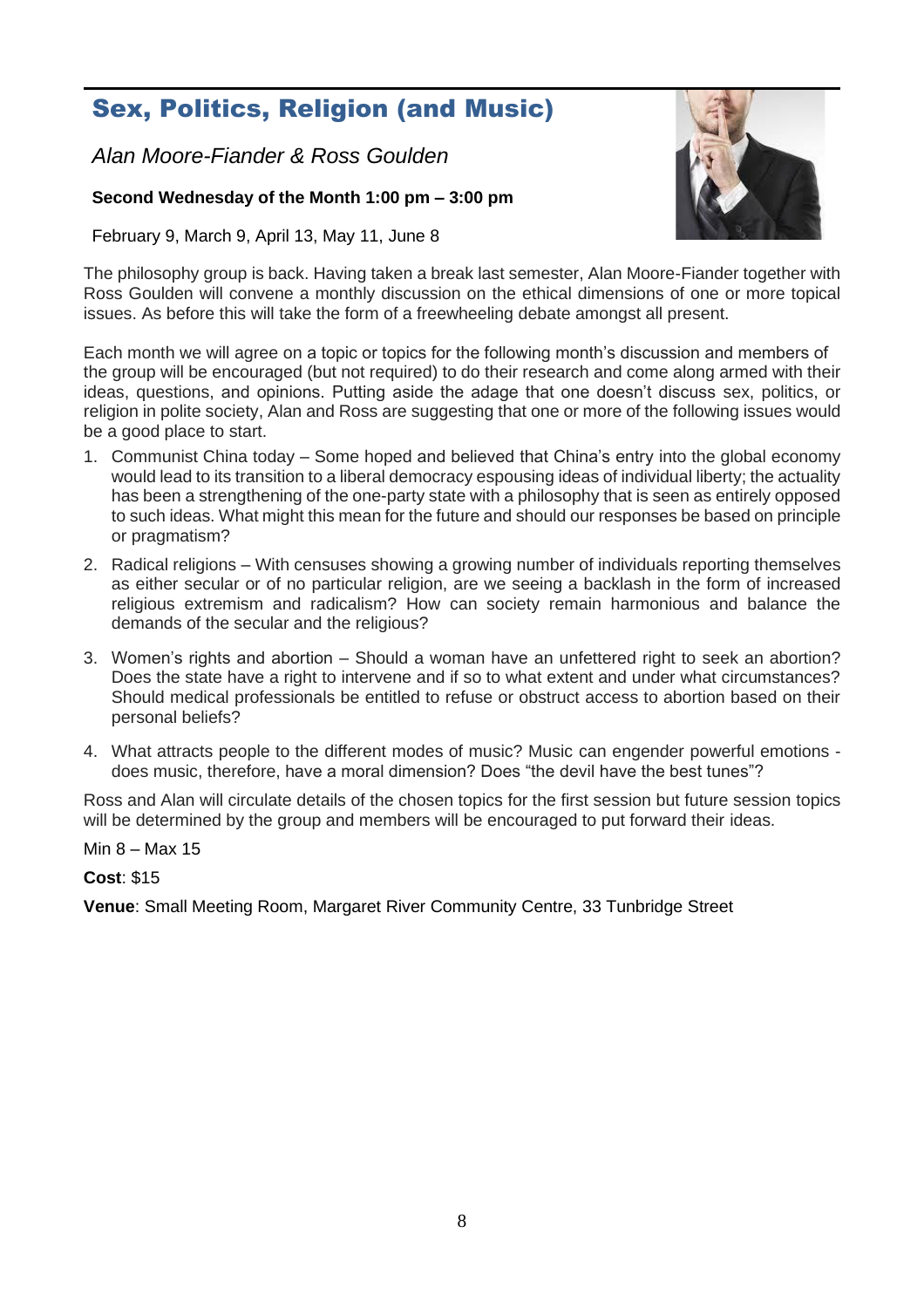# The Science of Climate Change and the Technology for Mitigation

## *Peter Lane*

## **Tuesday 10.00 am – 11:00 am**

May 3, 10

Peter will discuss climate change over geological time, what, why and when it happened in the past, and why it is happening now and at a rate faster than predicted. He will discuss what is likely to happen in the near future, and how to mitigate its effects.

**Session 1:** Peter will describe the natural and anthropogenic causes of climate change, and how variations in atmospheric greenhouse gas concentrations have had an overwhelming impact on climate.

**Session 2:** Peter will address the technical opportunities and difficulties of reducing greenhouse gas emissions and of mitigating climate change.

Min 10 - Max 20

**Cost:** \$10

**Venue:** Main Meeting Room, Margaret River Community Centre, 33 Tunbridge Street

## Evolution of the Far Southwest

*Peter Lane*

**Wednesday 10.00 am – 11:00 am**

April 6, 13, 20

## **Note: April 20 field excursion in Augusta area from 10:00 am to 12 noon**

Why is Earth such an exceptional planet, and why is Western Australia, and especially our southwest so extraordinary? Based on geology, but taking a holistic view of events, Peter's two talks and a field trip will go some way to answering these questions.

In **Session 1** Peter will explain the processes that formed our planet and why the Yilgarn Craton, Leeuwin Naturaliste Ridge, Blackwood Plateau, and our WA aquifers are so geologically and ecologically diverse and so special.

In **Session 2** he will take a closer look at our corner of WA, the reasons for its biodiversity, the origin of its unique flora and fauna, its caves soils, streams, and wetlands.

**Lastly**, in **Session 3**, special attention will be centered on the uniqueness of the southwest, as recorded in the rocks in a field excursion to Augusta (very easy walking).

Min 6 - Max 12

**Cost:** \$10

**Venue**: Small Meeting Room, Margaret River Community Centre, 33 Tunbridge Street

**Augusta**: After enrolment and closer to the time of the field excursion, shared transport can be arranged. Participants can meet in Augusta at the *Colour Patch* for coffee at 9:15 am or at the Water Wheel at 10:00 am.

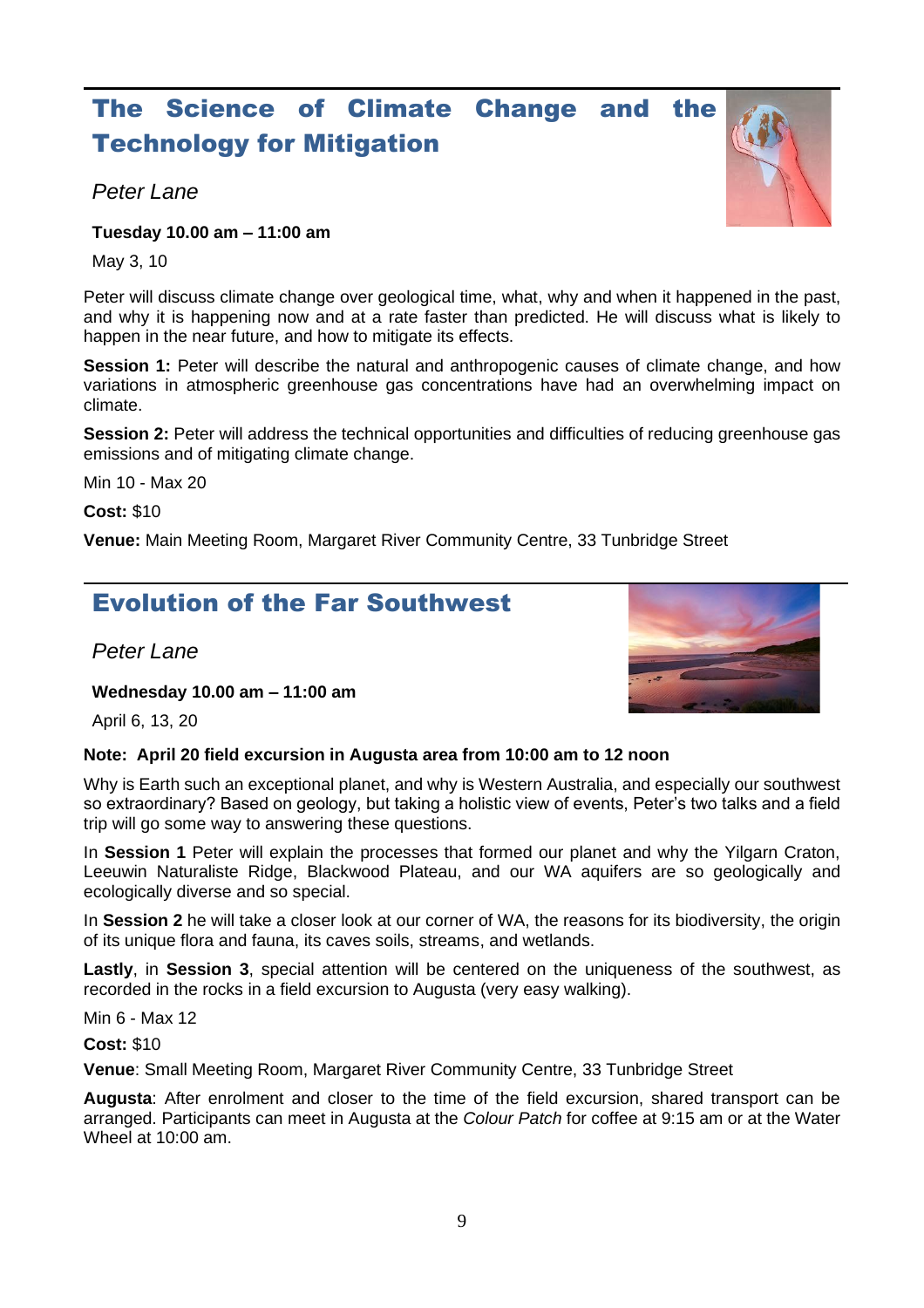# Swimming Made Easy

## *Ian McMahon*

## **Monday: 2:00 pm – 3:00 pm**

March 28, April 4, 11, May 2, 9, 16, 23, 30, June 13, 20

The aims of this course are first to teach non-swimmers and second for swimmers to improve their cardio-vascular fitness by giving them strategies to improve their swimming technique. The focus is on stroke correction for freestyle and backstroke.

Min 4 **–** Max 10

**Cost:** \$15

**Venue:** Margaret River Recreation Centre Swimming Pool.

*Participants will need their own goggles and fins and to pay pool entry each session.*

# Walking Margaret River

*Lyn Hellier*

## **Thursday 8:45 am (for 9:00 am departure) to approx 10:00 am**

March 24, 31, April 7, 14, 21, 28

We live in a beautiful part of the world, so why not come and join fellow U3A members in exploring six different tracks around our town? Walks will take approximately one hour – around 3 or 4 km in length. At the end of the walk, you can also enjoy a cup of coffee in company.

Min 4 – Max 25

**Cost:** \$15

**Venue:** Meeting places to be advised after enrolment.

*Please note that wearing clothing and footwear suitable for bushwalking is important for your safety. Also, participants will be required to sign a declaration of fitness and a liability indemnity waiver.*

## Guided Relaxation

*Shelagh Benson*

## **Thursday 1:30 pm – 2:30 pm**

March 3, 10, & 24, 31 (no session on the 17th)

In our everyday lives, we all sometimes find ourselves suffering stress, anxiety, or other negative emotions. Learning ways to relax our body and mind is so important in these times. This helps us to lead our lives in peaceful, positive, happier ways. Each session will involve guided relaxation and similar type exercises, followed by general discussion and sharing. Shelagh has experience on an individual and group basis and has training in relaxation techniques.

*Note: There is a planned one-week gap between sessions 2 and 3. Also, participants will be required to sign a declaration of fitness and a liability indemnity waiver.*

Min 5 - Max 10

**Cost \$10** 

**Venue:** Anglican Church Hall, 11 Station Road, Margaret River





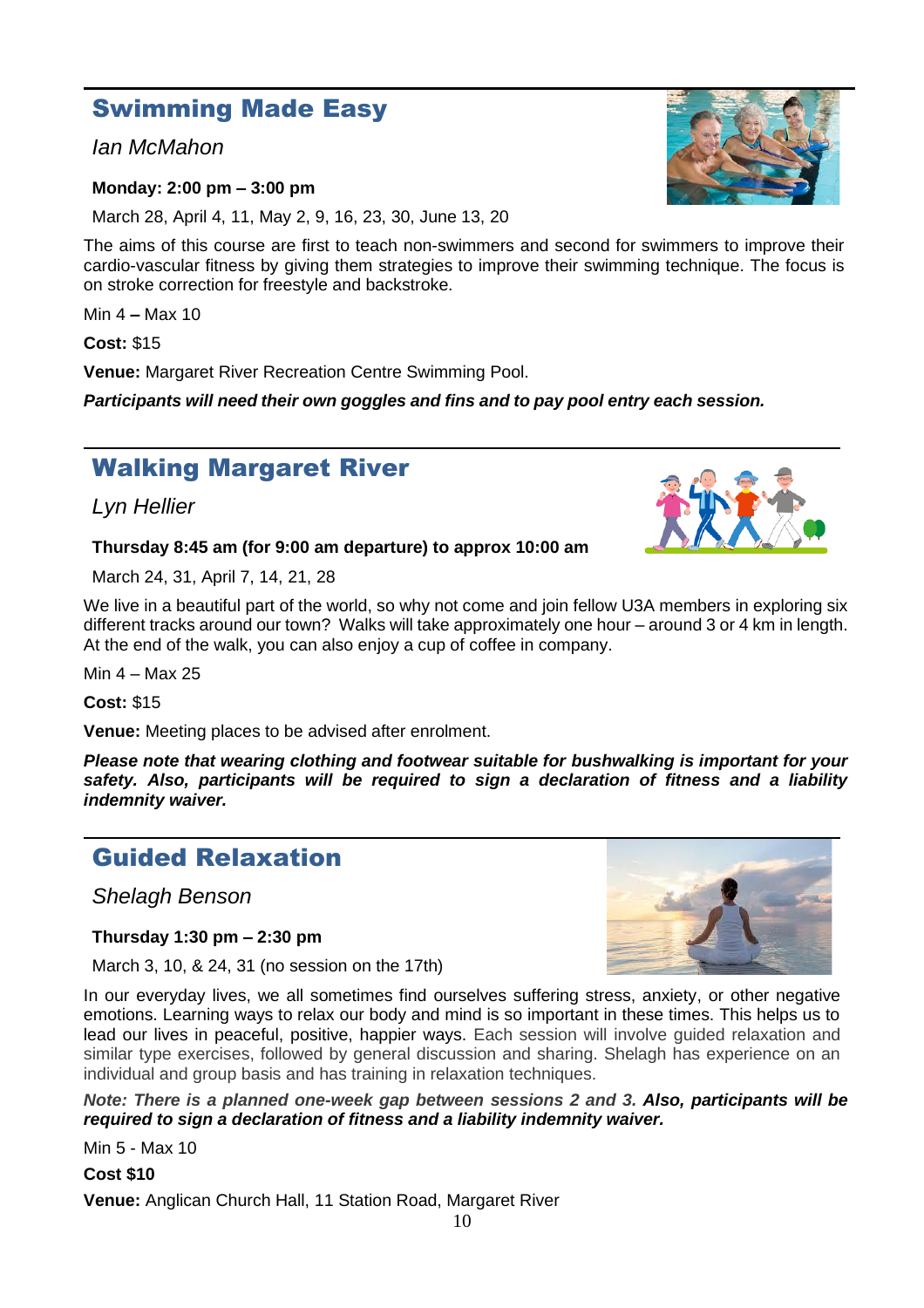# Gentle Salsa Dancing: The Basics

*Rhonda Boekenstein*

**Monday 10:00 am – 11:00 am** 

February 7, 14, 21, 28

Salsa dance originated in Cuba in the early 1900s as partnered dance. It has successfully become a solo dance as well and is a fun way to gain or improve fitness.

The basic steps can be learned in four easy lessons as follows:

**Session 1**: Appreciation of the salsa music rhythm, being aware of posture, and taking the first forward and backward steps and side-to-side movement.

**Session 2**: Review of the first steps, then on to Gambia steps. Time will be dedicated to combining these steps with music.

**Session 3**: Review of the steps learned previously. Next will be turning movements, left and right.

**Session 4**: Combining the movements, feeling the music, and free time for dancers to enjoy the salsa experience.

*Please note: participants will be required to sign a declaration of fitness and a liability indemnity waiver.*

Min 10 - Max 20

**Cost \$10** 

**Venue:** Church Gallery, Margaret River Community Centre, 33 Tunbridge Street

## Boot Scooting

*Carol White*

## **Monday 10:00 am – 11:00 am**

May 30, June 6, 13, 20, 27

Boot scooting, also known as line dancing, is a dance in which individuals form a line and follow a choreographed pattern of steps to country music. Movement like this is beneficial because it:

- is good for breathing.
- gets the heart rate up.
- helps balance.
- makes our brains work hard trying to remember the routines.
- is social and fun (especially when we get our toes in a tangle).
- doesn't require a partner to enjoy it.

#### *Please note: participants will be required to sign a declaration of fitness and a liability indemnity waiver.*

Min 8 – Max 25

**Cost**: \$15



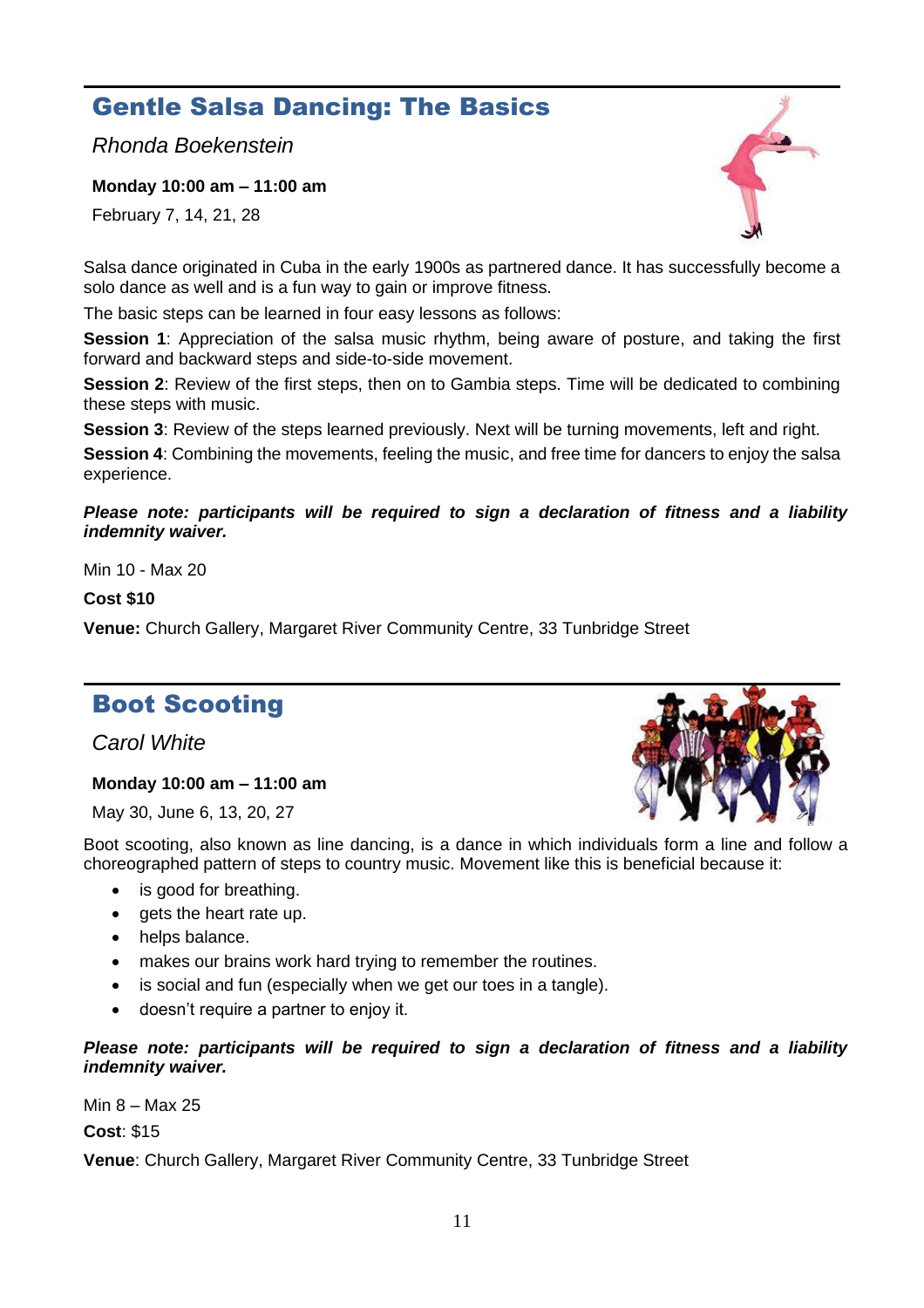# The Dawson / Higgins Family History in the Southwest 2

*Tom Higgins*

**Wednesday 1:30 pm – 3:00 pm** 

February 16, 23

.



**Sam Isaacs (Yebble) rescuing a sailor at Redgate (Calgardup).**

Last semester, Tom followed John Dawson and John Higgins out of Ireland arriving at Fremantle in 1830 and 1841 respectively. Focusing on Dawson we met his wife Mary Dooley, an Irish bride, and their seven children born on the Broadwater at Busselton. Their journeys linking the early histories of Wonnerup, Dunsborough, Nannup, Augusta, and Margaret River.

This semester, Tom will look at John Higgins, his marriage to Catherine Fannan, an Irish bride from Co Wicklow, and their twelve children. These stories follow the settlement and development of the localities mentioned above. We'll see how this family connects people, places, and events, i.e. Moondyne Joe, John Boyle O'Reilly, six Fenian convicts, the wreck of the Georgette, the MC Davies story, the Eastern Goldfields goldrush, and the history of the Margaret River townsite.

Min 10 – Max 35

**Cost:** \$10

**Venue:** Church Gallery, Margaret River Community Centre, 33 Tunbridge Street

# WA's Railway History: Heroes, Rogues and Riches

*Dr. Fred Affleck AO FAICD*

## **Friday 1:30 pm – 3:30 pm**

April 1, 8, 15, 22, 29, May 6

Over the course of six sessions, Fred will discuss how the railways shaped Western Australia. In outline these are the session topics:

- 1. **In the beginning**: Before the railway; Cinderella's railway walkaway to Ajana; and how we got the 'narrow gauge'.
- 2. **The Battle of North and South**: Perth between the Swan river and the swans or at Canning bridge?, England decides.
- 3. **Gold, gold, gold: Going for gold**: All about water; going nowhere the Fremantle block; heroes, villains, and tragedies.
- 4. **Mapping the State**: Timber and towns; branch lines from nowhere to somewhere; too good to be true - Great Southern and Midland.
- 5. **Iron, diesel and electricity**: Standardisation, dieselisation, electrification
- 6. **From Royal Commission to no Commission**: Hallucination, deregulation, corporatisation, privatisation.

Min 10 – Max 30

**Cost**: \$15



*Ballaarat***, in Vasse: WA's first steam engine, and Australia's third**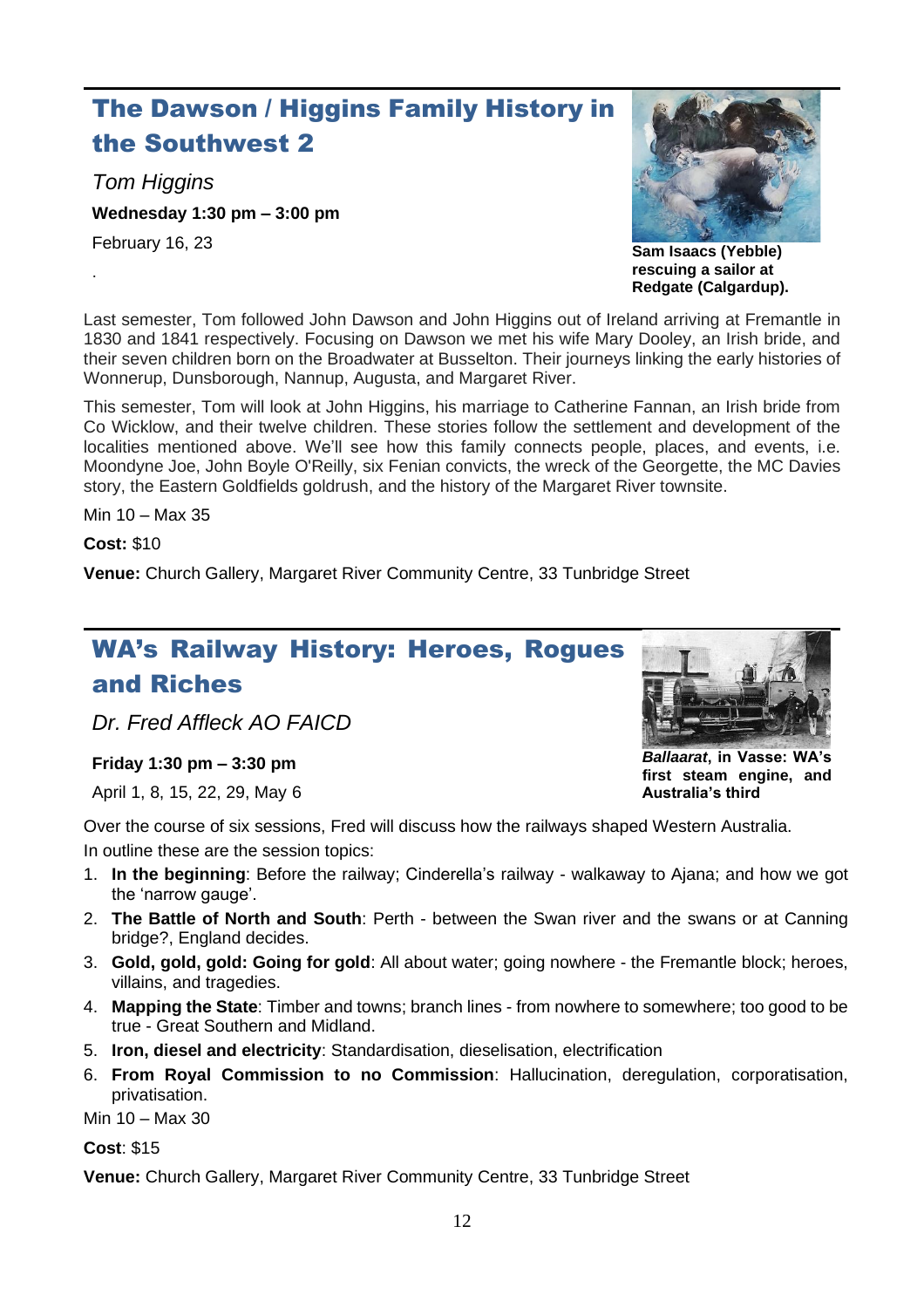## The Basics of Chess

*Mitze Vermote*

**Tuesday 2:00 pm – 4:00 pm**  February 1, 8, 15, 22, March 1, 8, 15 & 22

Discover how intriguing the Game of Kings is!

Chess is a top-notch workout for the brain. It enhances your power to sustain concentration.

It is one of the few board games that don't involve luck. Come and join us to learn the basics of this beautiful game, and enjoy playing with other beginners.

Min 2 – Max 10

**Cost**: \$15

**Venue:** Wash Room, Margaret River Community Centre, 33 Tunbridge Street

**Enrolees are asked to notify Mitze in advance if they can bring a chess set**

# Learning to Play Bridge

*Margaret Moir & Janet Dufall*

**Wednesday 1:30 pm – 3:00 pm**

March 16, 23, 30, April 6



Over the course of four sessions, participants will be introduced to playing bridge, suitable for nonplayers, beginners, or even those who might like to refresh their understanding of the game.

The essentials include how to understand and count your hand of cards, to bid with your partner so that your partner can "read" your hand, and how to undertake and play a game of bridge using the American Standard bidding convention.

Min  $4 - Max 8$ 

**Cost**: \$10

**Venue**: Small Meeting Room, Margaret River Community Centre, 33 Tunbridge Street

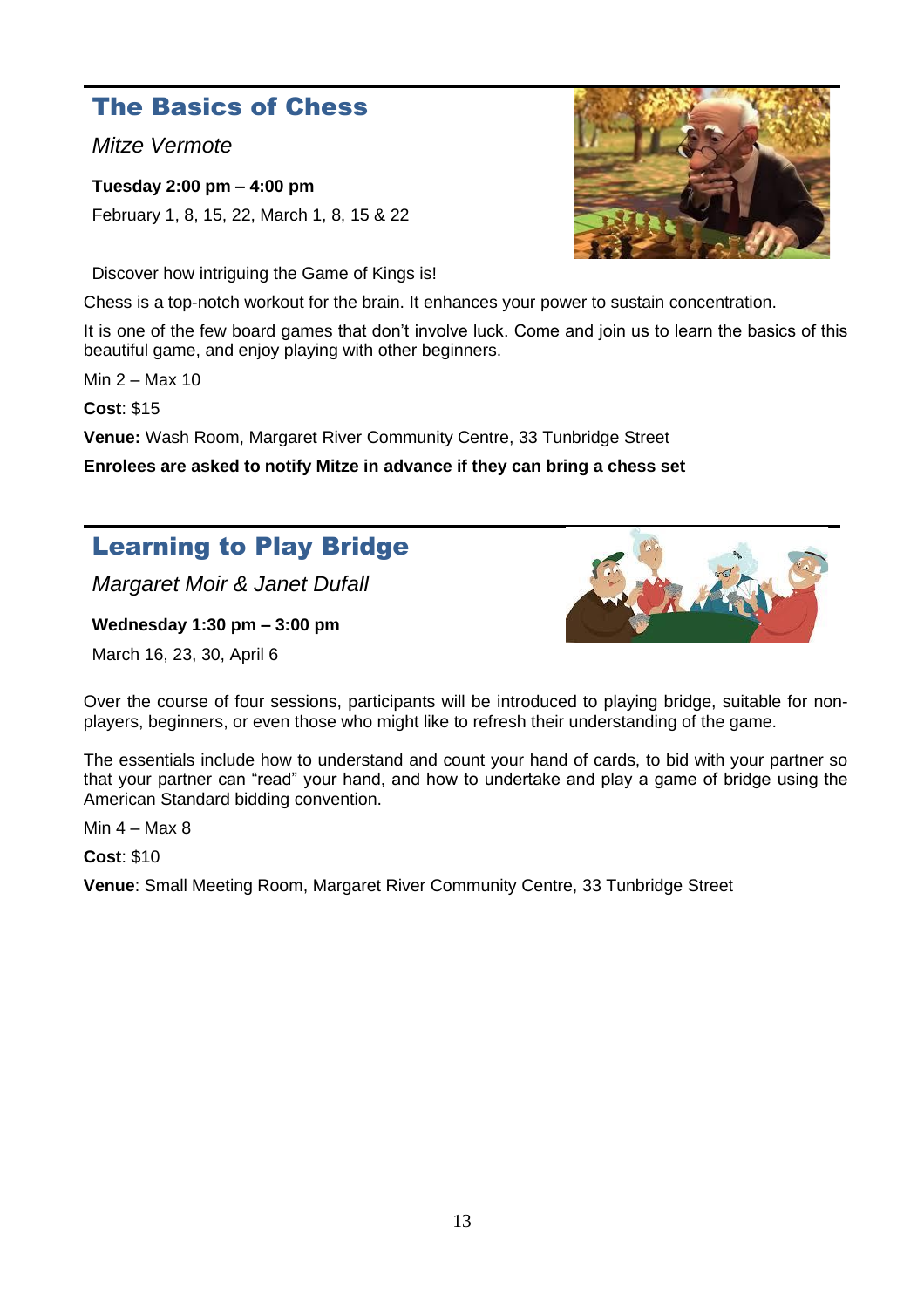## Discussing Death and Dying Matters

## *Paul Barlow*

## Death & **Dying Matters** AUGUSTA MARGARET RIVER

## **Tuesday 1:30 pm – 3:00 pm**

May 17, 24, 31 and June 7

Discussing death and dying is something that many people shy away from. A good way to learn about death is to talk about it. You will be given the opportunity to discuss different topics around death in a supportive environment.

**Session 1** Communication: how to talk about death and dying.

**Session 2:** Stories about the spiritual aspects of death and dying.

**Session 3**: How you want your end of life to be, what your choices are and how to plan for it.

**Session 4**: Options you have from time of death to burial.

Min 6 – Max 12

**Cost**: \$10

**Venue**: Main Meeting Room, Margaret River Community Centre, 33 Tunbridge Street

# The Evolution of the Australian Novel

*Bill Bunbury*

## **Monday 10:00 am – 11:30 am**

March 28, April 4, 11



**Session 1 - Colonial Writing:** Bill will address questions such as: What did early settler authors write about; what influenced them; and did they influence turn of the century writing in Australia? Authors covered may include:

*Thomas Browne (alias Rolf Boldrewood) - Robbery Under Arms; Joseph Furphy - Such is Life; Marcus Clarke - For the Term of His Natural Life; Henry Handel Richardson - Australia Felix*

**Session 2 - A Hundred Years Hence:** Bill will by-pass 1900-1950 since he looked at this era in 2021. From a range of writers he will explore the tone and range of mid-twentieth-century writing. Authors cited here could include:

*Xavier Herbert – Capricornia; Patrick White - The Aunt's Story; Randolph Stow - To the Islands & Merry Go Round in the Sea; Seaforth Mackenzie - The Young Desire it; David Malouf - Remembering Babylon & The Great World; Thomas Keneally - The Daughters of Mars; Nancy Cato - All the Rivers Run; Ruth Park - The Harp in the South; Tim Winton - Shallows & An Open Swimmer.*

**Session 3 – The Start of a Century.** Bill will look at how more recent writers offer their understanding of some contemporary issues. Novels discussed could include:

*David Unaipon - Legends and Tales; Alex Miller - Journey to the Stone Country & Landscape of Farewell; Kim Scott - That Deadman Dance, Benang & Taboo; Julie Janson - Benevolence; Tara June Winch - The Yield; Lucy Treloar - Salt Creek; Melissa Lucashenko - Too Much Lip.*

*Please note: Participants are not expected to have read these novels beforehand. This is just an indication of possible books to be covered.*

Min 10 – Max 30

**Cost:** \$10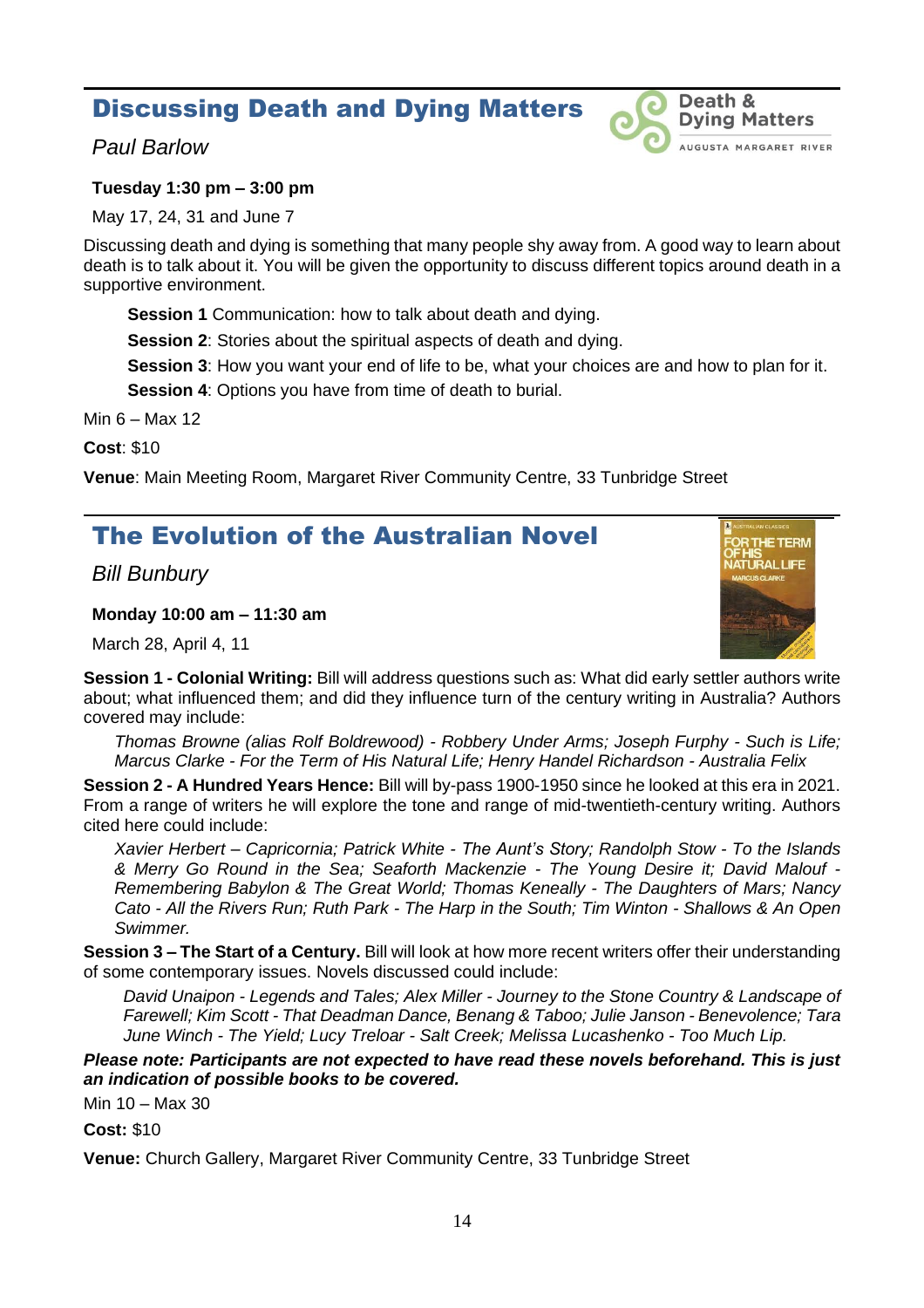## The Play's the Thing!

*Ross Lonnie*

## **Friday 1:00 pm – 3:00 pm**

May 13, 20, 27, June 3, 10, 17

Ross Lonnie is a local playwright who has had seven plays produced over 14 productions, in Perth, Sydney, Hobart, and Margaret River. After a five-year holiday from writing, he is mapping out a new play. In doing so he has studied six plays from Australia, America, and England to understand what makes a great play.

He proposes to use this experience to conduct a weekly discussion series whereby one of the plays will be considered and discussed along with the playwright's history and background. The plays include:

*Death of a Salesman – Arthur Miller; A Street Car Named Desire – Tennessee Williams; The Norman Conquests – Alan Ayckbourn; Rosencrantz and Guildenstern Are Dead – Tom Stoppard; The Club – David Williamson; The One Day of the Year – Alan Seymour* 

Except for *The Club*, there are videos of the plays on YouTube. The scripts will be available for purchase from Margaret River Book Shop but three are available online.

Min 6 – Max 15

## **Cost:** \$15

**Venue**: Main Meeting Room, Margaret River Community Centre, 33 Tunbridge Street

## In Search of Fine Music: 11

*Jack Knudson*

## **Monday 2:00 pm – 3:30 pm**

February 14, 21, 28, March 7, 14, 21

Baroque composer and polymath Georg Philipp Telemann's prolific musical output has tended to obscure his many superb compositions, which also included opera.

The multi-talented gifts of **Louise Farrenc** could have gone entirely unnoticed today but the exceptional quality of her music deemed that her legacy had to be revived again more than 125 years after her Parisian death.

German-born **Jacques Offenbach**, who also lived in Paris, titillated audiences with his famous operettas before creating his final enduring bequest, *The Tales of Hoffmann*.

To balance the *Sinister Classics* from the previous *In Search of Fine Music 10*, **Joyful Classics** will be sure to put a 'spring in your step'. English contralto **Kathleen Ferrier** became one of the world's best-loved and well-known singers before her early death at just 41 in 1953, and she recorded interpretations that remain a benchmark for the lowest female voice register.

**Benjamin Britten** was the UK's foremost 20th-century composer who gave us distinctive sonorities and taut rhythms among his diverse set of works that included *The Young Person's Guide to the Orchestra*.

Min 10 – Max 25

## **Cost**: \$15

**Venue**: Main Meeting Room, Margaret River Community Centre, 33 Tunbridge Street



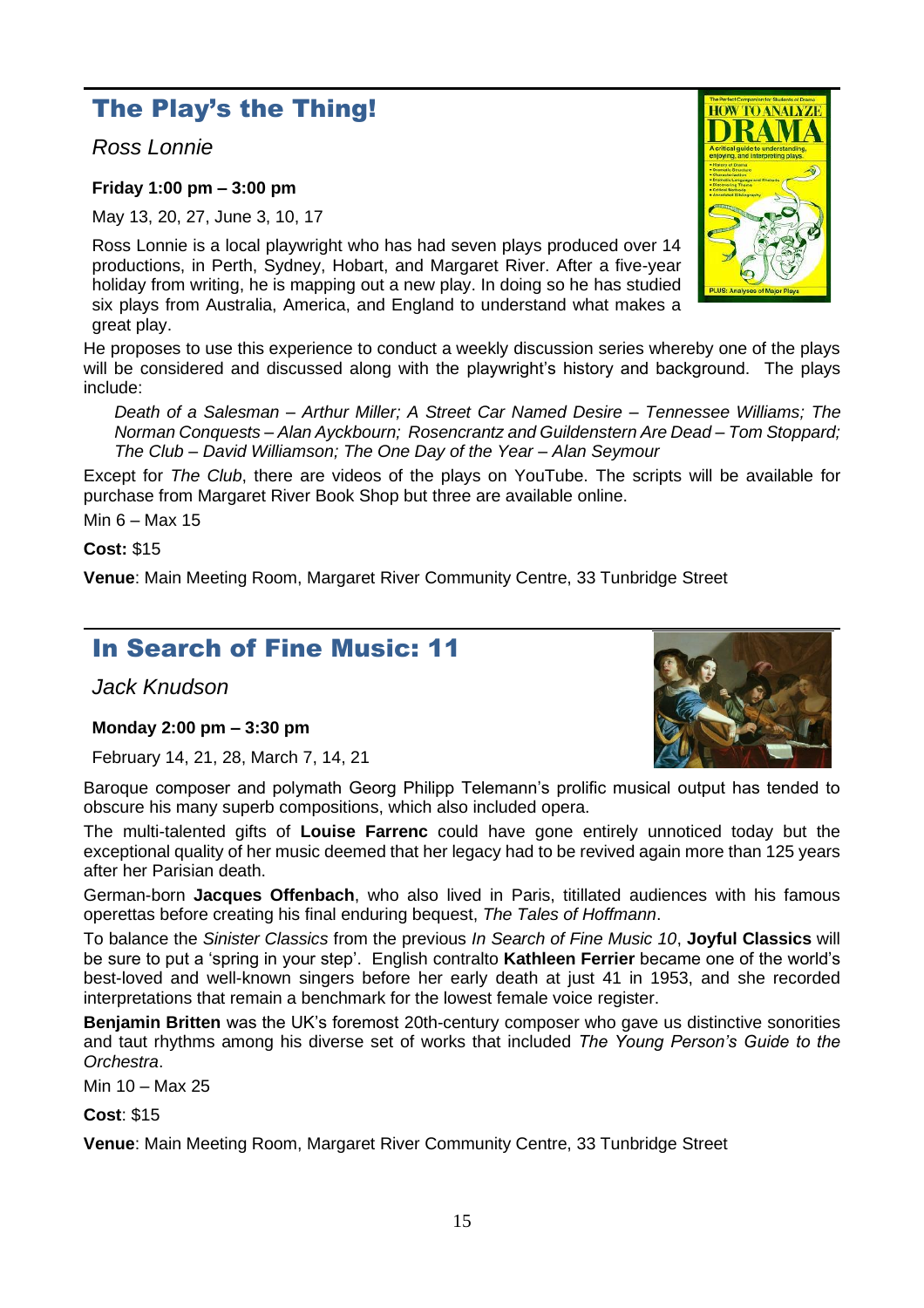## Community Singalong to the 60s +

## *Sue Mitchell*



#### **Wednesday 1:00 pm – 2:30 pm**

1st Wednesday of the month: February 2, March 2, April 6, May 4, June 1

For people who like to sing, but may need encouragement. Any singing ability is OK. A monthly session with accompanying piano. Words to the songs are provided, mainly 60s love songs and well known classics too. Please bring a water bottle.

Min 5 – Max 25

**Cost:** \$15

**Venue**: Cowaramup Hall, Cowaramup

## Travelling in Out-of-the-Way Places!

*Barbara Maidment, Mary-Jo Duffy, Ann Ward, Paula Cristoffanini, Jeffrey Gresham & Boyd Wykes*



#### **Wednesday 2:00 – 3:00 pm**

May 25, June 1, 8, 15, 22, 29

What it would be like to travel in the Simpson Desert or the Himalayas, the Antarctic Territory, Chile, the Kimberley, and Alaska? Convenor Heather Locke will introduce six intrepid travellers who have been to remote places. The presenters will tell you about their lives and travels. Where relevant, each country's living standards, its cultural and political setting, currency, food, and must-experience locations will be covered.

**Session 1**: The 49th state of the USA is America's Last Frontier. At two-thirds the size of WA, Alaska is BIG, with many similarities to our state. Barb lived in Anchorage for 16 years, exploring Alaska's vastness and teaching for the US Department of Agriculture.

**Session 2** The Himalayan region has been of interest to Mary-Jo for a long time with the most recent trip being in 2019. Confessing to being no expert, she will share her interest and experience, accompanied by photos and some music as she imparts her most recent experience.

**Session 3**: Ann Ward worked two summer seasons in inland Antarctica for the only private company based there, as well as on Polar Expedition ships for more than 25 Antarctic voyages in the 90s.

**Session 4**: Paula Cristoffanini's presentation begins in Santiago where she was born, travelling to Valparaiso, Chile's main port town, then south to a land of lakes and volcanoes.

**Session 5**: After 20 years of bushwalking in the Kimberley region of WA, Jeff and a bushwalking colleague planned another trip for early June 2016.Based on an analysis of Goggle Earth imagery, a very remote area south of the Mitchell Plateau was selected. The only name on the map of the area was "Mariawala Falls" and they did not know of anyone who had previously been to this area. As might be expected, there were some surprises for the intrepid party of eleven bushwalkers who ventured into this wild and remote part of the Kimberley.

**Session 6**: Surveying the Simpson desert supported by camels. For the past seven years, retired ornithologist and environmental manager Boyd Wykes has made annual winter forays into the Simpson as a volunteer ecologist and assistant cameleer with Australian Desert Expeditions.

Min 10 – Max 35

**Cost:** \$15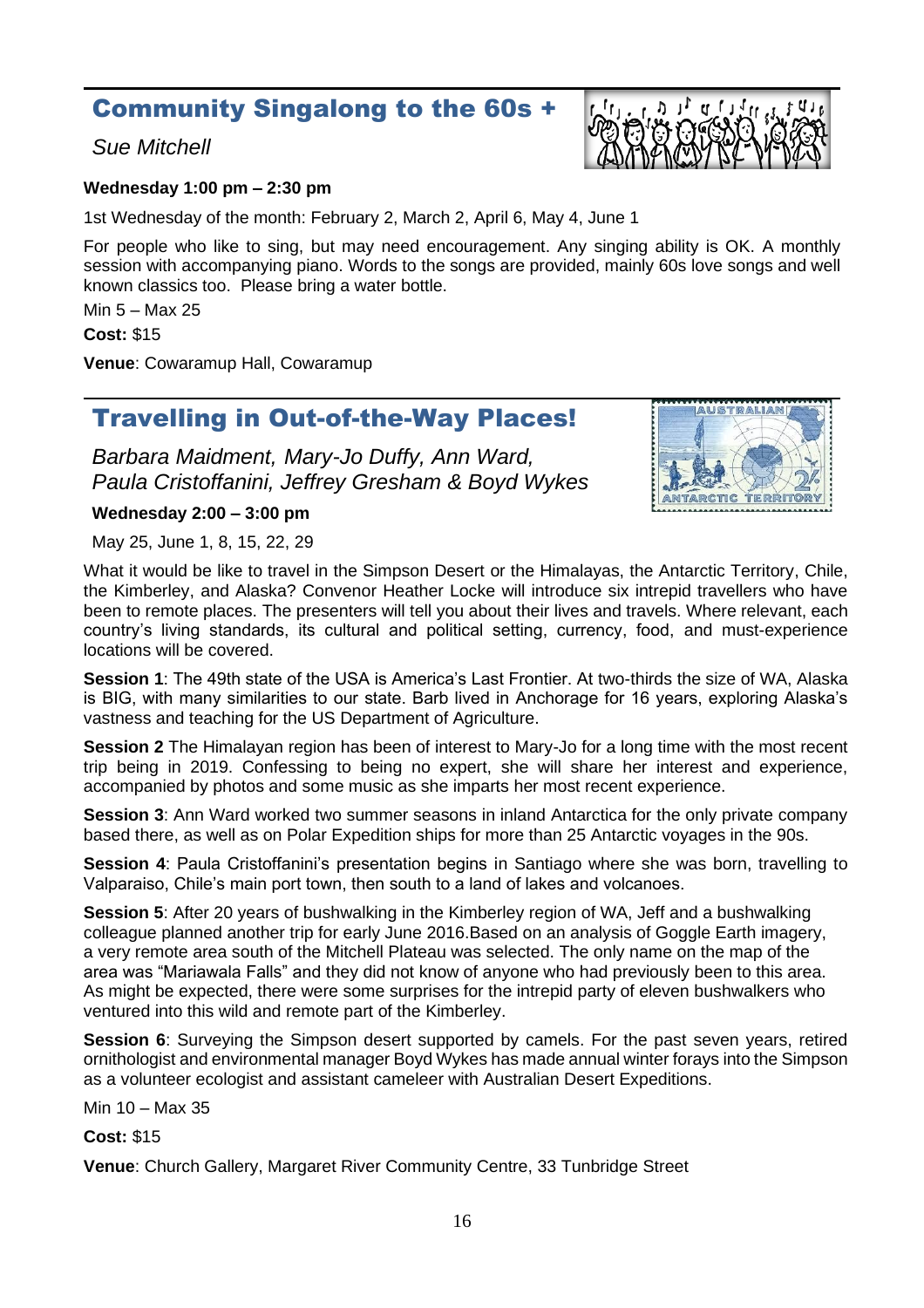## Writing the Real

*Dr. Annie Horner*

**Monday 1:00 pm – 3:00 pm** 

May 16, 23, 30, June 13, 20

Explore how fiction can be informed by factual events and real people. Annie will show you how to:

- Create credible characters,
- Choose the most engaging point of view,
- Discover the right voice, use dialogue and description, and finally
- Shape your story so that your reader must follow you to the end.

Min 6 - Max 12

**Cost:** \$15

**Venue:** Main Meeting Room, Margaret River Community Centre, 33 Tunbridge Street

# Remembering and Writing

*Margaret Cole* 

## **Daily for a week Monday to Friday 10:00 am – 12:00 noon**

March 21, 22, 23, 24, 25

Margaret's previous course was filled (with a long waiting list) so she has offered to repeat her popular sessions.

Everyone has a unique life story, no matter how old they are, and if it is not written down it will be lost forever. This workshop will help you begin to recollect and record your personal experiences so they can be shared with family or friends, prepared for publication, or remain a private celebration of the mystery and complexity of your journey. - Anyone can do this workshop; the basic tools are an exercise book and a pencil.

Workshop organisers sometimes use the headline "Every time a person dies, a library burns down." Margaret sees her job as helping you to remember, showing you some techniques to write with, and giving you the confidence to do it.

Margaret Cole is a clinical psychologist who has taught and used writing as a life skill for over thirty years. Remembering and Writing is adapted from creative journal process techniques, where writing offers many gifts – silence, reflection, meaning, and release. In our writing, we may find the one word or phrase that throws new light on a situation for us or illuminates an idea for a reader.

Min 5 – Max 10

**Cost:** \$15

**Venue**: 11 Georgette Way, Prevelly